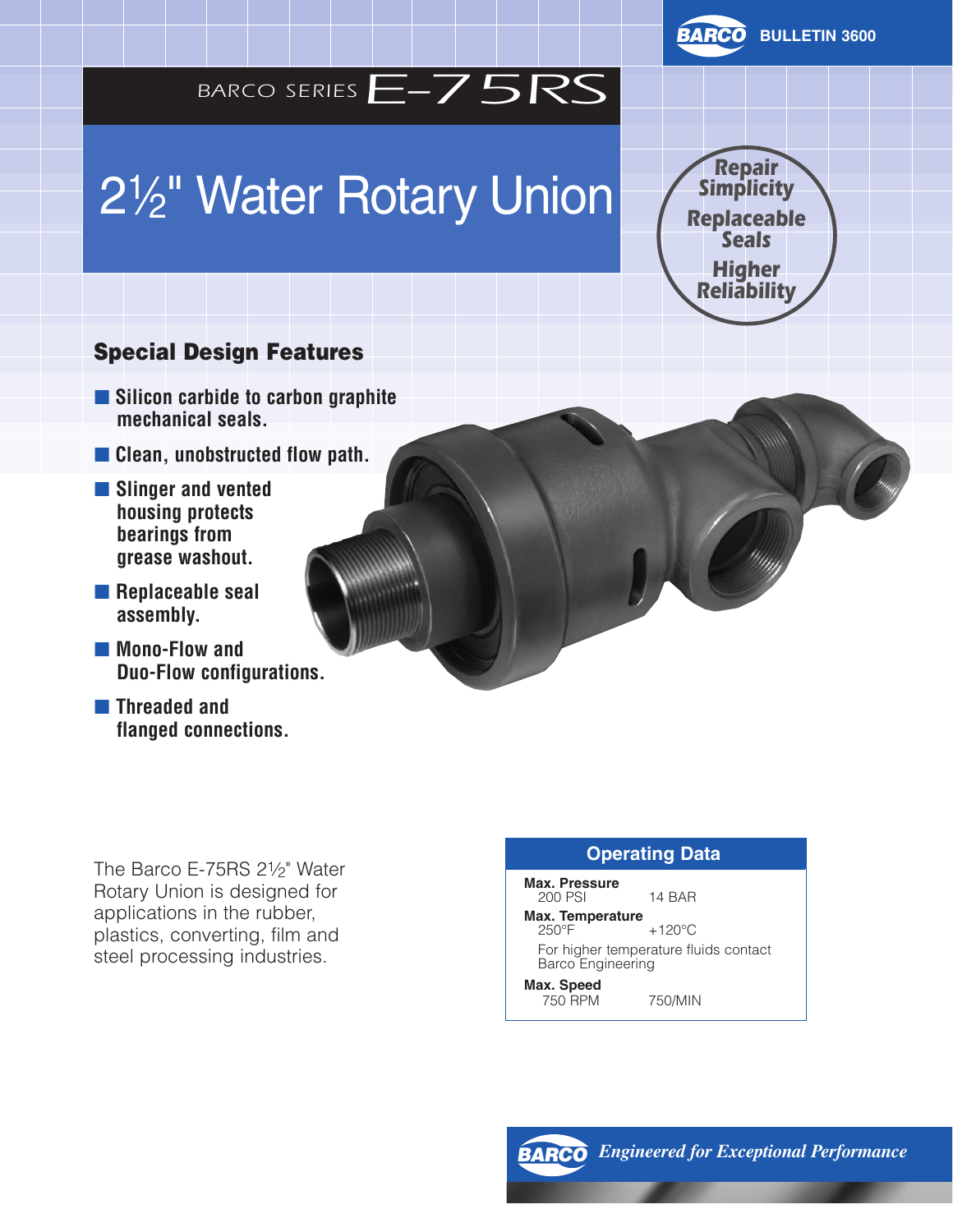#### **Duo-Flow** Fixed Pipe



| <b>Duo-Flow</b><br><b>Part number</b> | A                             | B             | <b>Pipe Length</b><br><b>Into Union</b> | D               | F<br><b>Thread</b> | <b>Syphon Pipe</b><br><b>Size</b> |
|---------------------------------------|-------------------------------|---------------|-----------------------------------------|-----------------|--------------------|-----------------------------------|
| BC-31507-40-01                        | $2\frac{1}{2}$ NPT (R.H.)     | 1.88"<br>(48) | 13.92"<br>(353)                         | 15.91"<br>(404) | 1" NPT             | 1"                                |
| BC-31508-40-01                        | $2\frac{1}{5}$ NPT (L.H.)     |               |                                         |                 |                    |                                   |
| BC-31538-40-01                        | 21/2" BSP (R.H.)              | 1.50"<br>(38) |                                         |                 |                    |                                   |
| BC-31539-40-01                        | 21/ <sub>2</sub> " BSP (L.H.) |               |                                         |                 |                    |                                   |
| BC-31514-40-01                        | <b>Quick Release</b>          | See Detail    | 14.20"<br>(361)                         | 16.19"<br>(411) |                    |                                   |
| BC-31520-40-01                        | $2\frac{1}{2}$ " NPT (R.H.)   | 1.88"<br>(48) | 14.19"<br>(360)<br>14.47"<br>(367)      |                 |                    | $1\frac{1}{2}$                    |
| BC-31521-40-01                        | $2\frac{1}{2}$ " NPT (L.H.)   |               |                                         | 15.91"          |                    |                                   |
| BC-31540-40-01                        | $2\frac{1}{2}$ " BSP (R.H.)   | 1.50"<br>(38) |                                         | (404)           | $1\frac{1}{2}$ NPT |                                   |
| BC-31541-40-01                        | 21/ <sub>2</sub> " BSP (L.H.) |               |                                         |                 |                    |                                   |
| BC-31533-40-01                        | <b>Quick Release</b>          | See Detail    |                                         | 16.19"<br>(411) |                    |                                   |

#### **Quick Release Detail**





Split wedge and flange supplied separately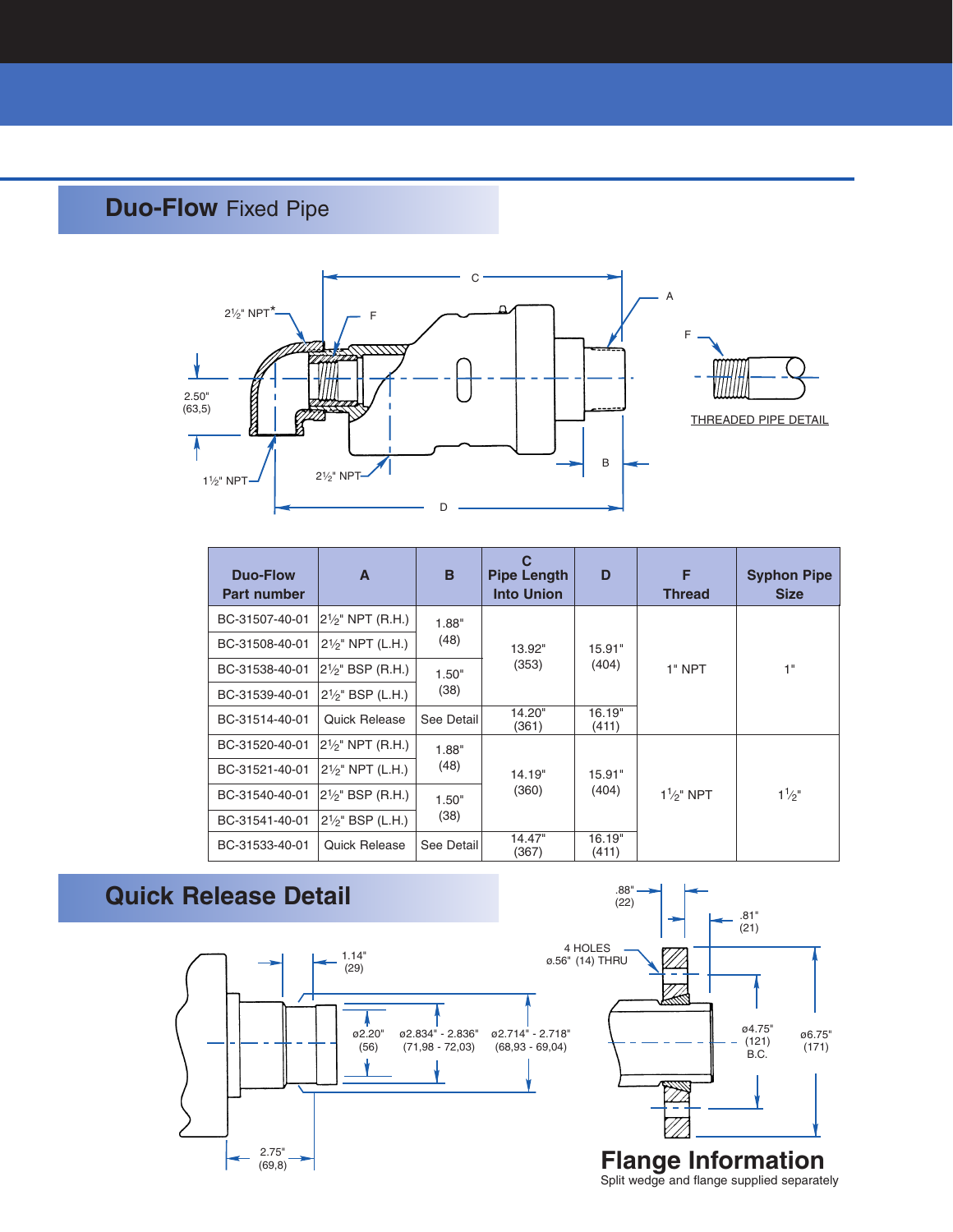## BARCO SERIES $E$ -75RS 21⁄2 " Water Rotary Union

### **Mono-Flow/Duo-Flow** Water Rotary Unions

#### **Mono-Flow**

| <b>Mono-Flow</b><br><b>Part Number</b> | A                      | в             |  |
|----------------------------------------|------------------------|---------------|--|
| BC-31500-40-01                         | 21/ <sub>2</sub> " NPT |               |  |
|                                        | (R.H.)                 | 1.88"         |  |
| BC-31501-40-01                         | 21/ <sub>2</sub> " NPT | (48)          |  |
|                                        | (L.H.)                 |               |  |
| BC-31542-40-01                         | $2\frac{1}{9}$ " BSP   |               |  |
|                                        | (R.H.)                 | 1.50"         |  |
| BC-31543-40-01                         | 21/ <sub>5</sub> " BSP | (38)          |  |
|                                        | (L.H.)                 |               |  |
| BC-31502-40-01                         | Quick<br>Release       | see<br>detail |  |

\* Denotes dimensions which are standard on all NPT and BSP Mono-Flow and Duo-Flow Unions.



#### **Duo-Flow** Rotating Pipe



| Duo-Flow<br><b>Part number</b> | A                             | B                                                 | С<br><b>Pipe Length</b><br><b>Into Union</b> | D               | øΕ                                      | <b>Syphon</b><br><b>Pipe Size</b> |
|--------------------------------|-------------------------------|---------------------------------------------------|----------------------------------------------|-----------------|-----------------------------------------|-----------------------------------|
| BC-31515-40-01                 | 21⁄ <sub>2</sub> " NPT (R.H.) | 1.88"<br>(48)<br>13.31"<br>(348)<br>1.50"<br>(38) |                                              |                 |                                         |                                   |
| BC-31516-40-01                 | $2\frac{1}{5}$ NPT (L.H.)     |                                                   | 15.91"                                       |                 |                                         |                                   |
| BC-31534-40-01                 | 21⁄2" BSP (R.H.)              |                                                   |                                              | (404)           | ø1.238"-1.243"<br>$(31, 44 - 31, 57)$   | 1"                                |
| BC-31535-40-01                 | $2\frac{1}{2}$ " BSP (L.H.)   |                                                   |                                              |                 |                                         |                                   |
| BC-31510-40-01                 | Quick Release                 | See Detail                                        | 13.59"<br>(345)                              | 16.19"<br>(411) |                                         |                                   |
| BC-31504-40-01                 | 21⁄ <sub>2</sub> " NPT (R.H.) | 1.88"<br>(48)<br>1.50"<br>(38)                    | 13.31"<br>(348)<br>13.59"<br>(345)           | 15.91"<br>(404) | ø1.737" - 1.742"<br>$(44, 12 - 44, 25)$ | $1\frac{1}{2}$                    |
| BC-31505-40-01                 | $2\frac{1}{5}$ NPT (L.H.)     |                                                   |                                              |                 |                                         |                                   |
| BC-31536-40-01                 | 21/ <sub>2</sub> " BSP (R.H.) |                                                   |                                              |                 |                                         |                                   |
| BC-31537-40-01                 | $2\frac{1}{2}$ " BSP (L.H.)   |                                                   |                                              |                 |                                         |                                   |
| BC-31506-40-01                 | <b>Quick Release</b>          | See Detail                                        |                                              | 16.19"<br>(411) |                                         |                                   |